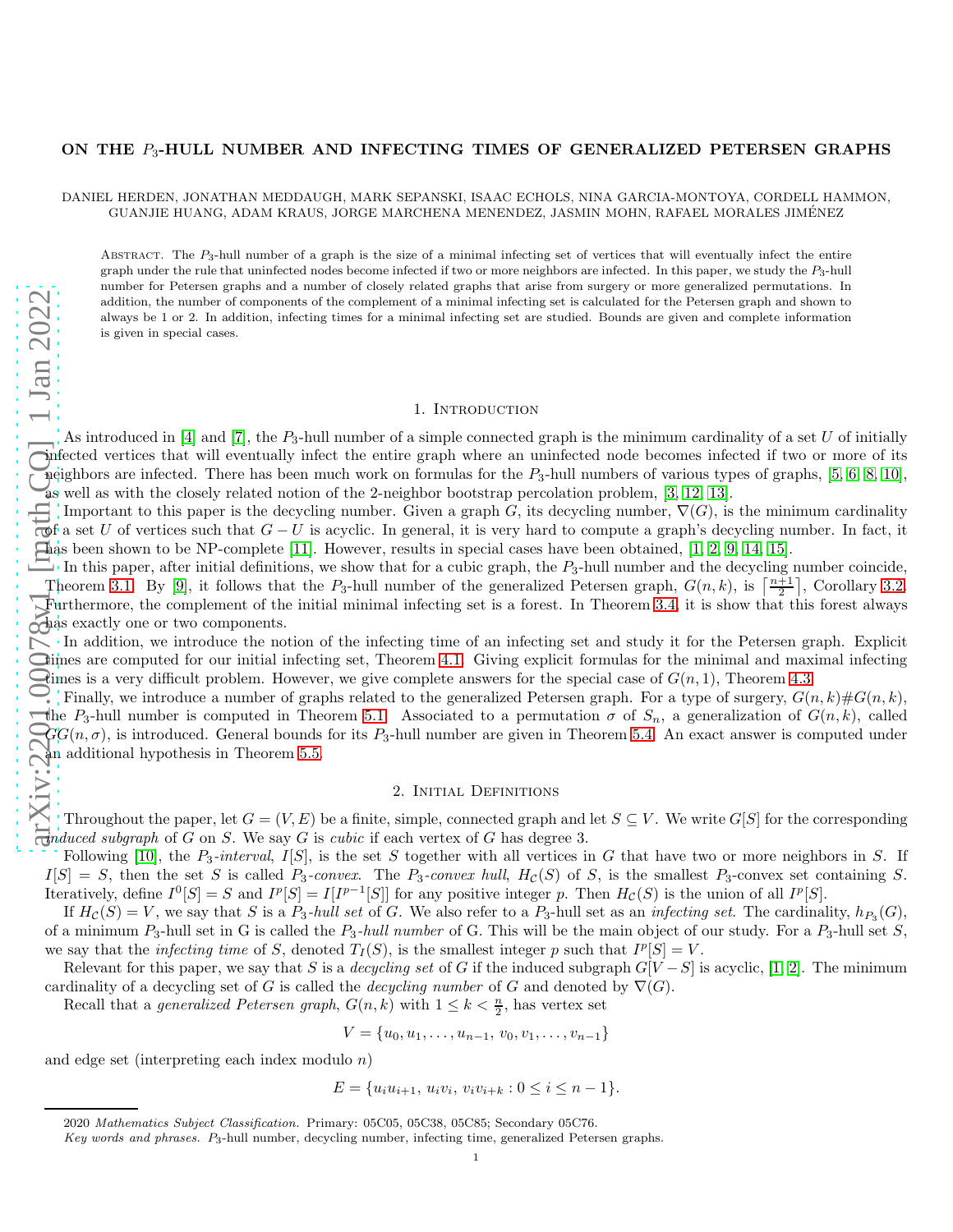3.  $P_3$ -Hull Numbers and Minimal Infecting Sets for  $G(n, k)$ 

<span id="page-1-0"></span>**Theorem 3.1.** Let  $G = (V, E)$  be a cubic graph and  $S \subseteq V$ . Then S is an infecting set of G if and only if it is a decycling set of G. In particular,  $h_{P_3}(G) = \nabla(G)$ .

Proof. We show first that an infecting set is a decycling set via the contrapositive. Assume that S is not a decycling set. Then there exists some nonempty  $W \subseteq V - S$  so that  $G[W]$  is a cycle. Hence each  $w \in W$  has exactly two neighbors in W and one neighbor in  $V - W$ .

Suppose now that S is an infecting set. Since  $S \cap W = \emptyset$ , there is a minimal integer  $n \geq 0$  so that  $I^{n}[S] \cap W = \emptyset$  and  $I^{n+1}[S] \cap W \neq \emptyset$ . But then for  $w \in I^{n+1}[S] \cap W$ , there must have been two neighbors of w in  $I^n[S]$ . As  $I^n[S] \cap W = \emptyset$ , these two neighbors must lie in  $V - W$  which is a contradiction.

Next we show that a decycling set is an infecting set. Suppose that  $S$  is a decycling set of  $G$ . If  $S$  is not infecting, then  $H_c(S)$  is a proper subset of V that is still decycling. As the subgraph induced by  $V - H_c(S)$  is a forest, there exists some  $v \in V - H_{\mathcal{C}}(S)$  with degree 1. This implies two neighbors of v lie in  $H_{\mathcal{C}}(S)$  which is a contradiction.

<span id="page-1-1"></span>Corollary 3.2.  $h_{P_3}(G(n, k)) = \lceil \frac{n+1}{2} \rceil$ .

*Proof.* This follows from Theorem [3.1](#page-1-0) and [\[9,](#page-7-12) Theorem 3.1], where it is shown that  $\nabla(G(n,k)) = \left\lceil \frac{n+1}{2} \right\rceil$ . — Профессор — Профессор — Профессор — Профессор — Профессор — Профессор — Профессор — Профессор — Профессор <br>В профессор — Профессор — Профессор — Профессор — Профессор — Профессор — Профессор — Профессор — Профессор —

As a prelude to infecting time calculations, we present an explicit minimal infecting set for  $G(n, k)$  (examples can be seen in Figure [1\)](#page-1-2). An alternate example may be found in [\[9,](#page-7-12) Lemma 3.3].

<span id="page-1-3"></span>Corollary 3.3. Let  $c = \gcd(n, k)$ ,  $l = \frac{n}{c}$ , and

$$
\mathcal{S}_v = \{v_{j+ik} : 0 \le i \le l-1, 0 \le j \le c-1, i \text{ odd }\}.
$$

For l even, let

 $\mathcal{S}_u = \{u_0\}$ 

and for l odd, let

$$
S_u = \{u_{c-1}\} \cup \{u_j : 0 \le j \le c-1, j \text{ even }\}
$$

Then

$$
\mathcal{S} = \mathcal{S}_v \cup \mathcal{S}_u
$$

is a minimal infecting set for  $G(n, k)$ .



<span id="page-1-2"></span>FIGURE 1. Minimal infecting sets for  $G(12, 2)$  and  $G(12, 4)$ , respectively.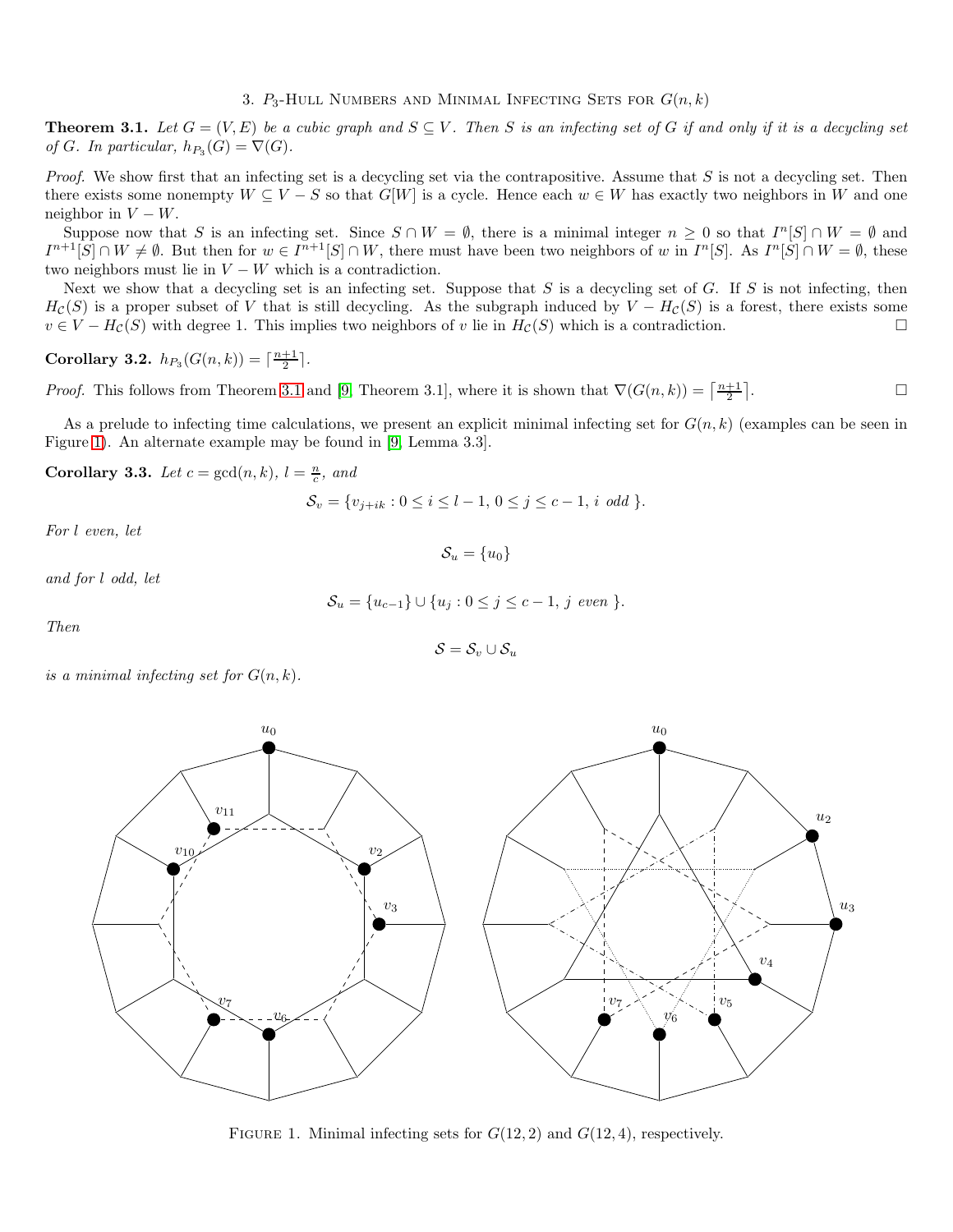*Proof.* Note that the subgraph of  $G(n, k)$  which is induced on the vertex set  $\{v_0, v_1, \ldots, v_{n-1}\}$  is the disjoint union of c cycles of length l. The corresponding vertex set of each cycle is given by

$$
V_j = \{v_{j+ik} : 0 \le i \le l-1\}
$$

with  $0 \leq j \leq c-1$ .

We will distinguish two cases. The first is when  $l$  is even. Given  $S$  as an initial set of infected points, the infection will spread to infect every vertex set  $V_j$ ,  $0 \leq j \leq c-1$ . From there with  $u_0$  the infection spreads to all of  $\{u_0, u_1, \ldots, u_{n-1}\}$ . Note that  $n = cl$  is even and

$$
|\mathcal{S}| = 1 + c\frac{l}{2} = \frac{n}{2} + 1 = \left\lceil \frac{n+1}{2} \right\rceil
$$

so that  $S$  is a minimal infecting set by Corollary [3.2.](#page-1-1)

Turn now to the case of l odd. Given S as an initial set of infected points, the infection will spread to  $\{u_j : 0 \le j \le c - 1\}$ . With  $u_j$  and  $v_{j+k}$  infected, also  $v_j$  will be infected, and the infection will spread to infect every vertex set  $V_j$ ,  $0 \le j \le c-1$ . From there with  $\{u_j : 0 \le j \le c-1\}$  the infection spreads to all of  $\{u_0, u_1, \ldots, u_{n-1}\}$ . As

$$
|\mathcal{S}| = \left\lceil \frac{c+1}{2} \right\rceil + c\frac{l-1}{2} = \left\lceil c\frac{l-1}{2} + \frac{c+1}{2} \right\rceil = \left\lceil \frac{n+1}{2} \right\rceil,
$$

it follows that S is a minimal infecting set.

By Theorem [3.1,](#page-1-0) the complement of a minimal infecting set of a cubic graph is a forest. The next theorem constrains the number of connected components of this forest for  $G(n, k)$ .

<span id="page-2-0"></span>**Theorem 3.4.** Let S be a minimal infecting set of the generalized Petersen graph  $G = G(n, k) = (V, E)$ .

- If n is odd, then  $G[V-S]$  is a tree.
- If n is even, then the forest  $G[V-S]$  may have two or one connected components. It will have two connected components if and only if S has no neighboring points and one connected component if and only if S has exactly one pair of points that are neighbors.

*Proof.* Recall for G that  $|V| = 2n$  and  $|E| = 3n$ . Write  $\nu$  and  $\epsilon$  for the number of vertices and edges, respectively, of  $G[V - S]$ . As  $G[V-S]$  is a forest,  $\nu - \epsilon$  is the number of trees in the forest.

When *n* is odd, write  $n = 2k + 1$  so that  $|S| = \lceil \frac{n+1}{2} \rceil = k + 1$  and  $\nu = 2(2k + 1) - (k + 1) = 3k + 1$ . At most, if S has no neighboring points, passing from G to  $G[V-S]$  would remove 3|S| edges. Therefore,  $\epsilon \geq 3(2k+1) - 3(k+1) = 3k$ . It follows that  $\nu - \epsilon \leq 1$ , and  $G[V - S]$  must be a single tree.

When *n* is even, write  $n = 2k$  so  $|S| = \lceil \frac{n+1}{2} \rceil = k+1$  and  $\nu = 2(2k) - (k+1) = 3k-1$ . As in the previous paragraph, we get  $\epsilon \geq 3(2k) - 3(k+1) = 3k-3$ . It follows that  $\nu - \epsilon \leq 2$ , and  $G[V-S]$  has either one or two connected components. In addition,  $G[V-S]$  is a tree exactly when S has no neighboring points, and  $G[V-S]$  has two trees exactly when S has exactly one pair of neighboring points.

#### 4. Infecting Times

<span id="page-2-1"></span>**Theorem 4.1.** Let  $c = \gcd(n, k)$ ,  $l = \frac{n}{c}$ , and S be the infecting set for  $G(n, k)$  from Corollary [3.3.](#page-1-3)

- When l is even, the infecting time for S is  $\frac{n}{2}$ .
- When l is odd, the infecting time for S is  $\frac{n-c}{2} + 1$ .

*Proof.* Note that  $n = cl$  with  $1 \leq c \leq k < \frac{n}{2}$ . Thus  $l \geq 3$ .

Begin with the case of  $l \geq 4$  even. Obviously,  $\{u_0\} \cup \{v_k : 0 \leq k \leq n-1\} \subseteq I^1[\mathcal{S}]$  by definition. However, also  $u_{n-1} \in I^1[\mathcal{S}]$ . To see this, note that  $v_{n-1} \in V_{c-1}$ , and  $(c-1) + ik \equiv n-1 \mod n$  holds iff  $i\frac{k}{c} \equiv -1 \mod l$ . As l is even, the last congruency can only hold for *i* odd. Thus,  $v_{n-1} \in S_v \subseteq S$  and  $u_{n-1} \in I^1[S]$ .

In addition to  $u_{n-1} \in I^1[\mathcal{S}], u_1 \in I^1[\mathcal{S}]$  happens if and only if  $c = 1$ . In any case, another  $\frac{n}{2} - 1$  steps are necessary for the infection to spread from  $I^1[\mathcal{S}]$  to the rest of the graph.

Turn now to the case of  $l \geq 3$  odd. Obviously,

$$
\{u_j: 0 \le j \le c-1\} \cup \{v_{j+ik}: 0 < i < l-1, 0 \le j \le c-1\} \subseteq I^1[\mathcal{S}]
$$

by definition, where some of the  $v_{j+ik}$  for  $i \in \{0, l-1\}$  will still be missing. In addition, exactly one of  $u_c$  and  $u_{n-1}$  will be in  $I^1[\mathcal{S}]$ . To see this, note that  $v_c \in V_0$ , and  $i_1 k \equiv c \mod n$  holds iff  $i_1 \frac{k}{c} \equiv 1 \mod l$ . Similarly,  $v_{n-1} \in V_{c-1}$ , and  $(c-1)+i_2 k \equiv n-1 \mod n$ holds iff  $i_2 \frac{k}{c} \equiv -1 \mod l$ . Thus,  $i_1 \frac{k}{c} + i_2 \frac{k}{c} \equiv 0 \mod l$ , and  $i_1 + i_2$  is a multiple of l. With  $0 \lt i_1, i_2 \lt l$ , we must have  $i_1 + i_2 = l$ odd. Thus, exactly one of  $i_1, i_2$  is odd, exactly one of  $v_c, v_{n-1}$  is in  $\mathcal{S}_v \subseteq \mathcal{S}$ , and exactly one of  $u_c, u_{n-1}$  is in  $I^1[\mathcal{S}]$ . In particular,

 $I^1[\mathcal{S}]$  contains exactly  $c+1$  of the points  $u_j$ . These  $c+1$  points are the vertices of a path of length c on the exterior cycle.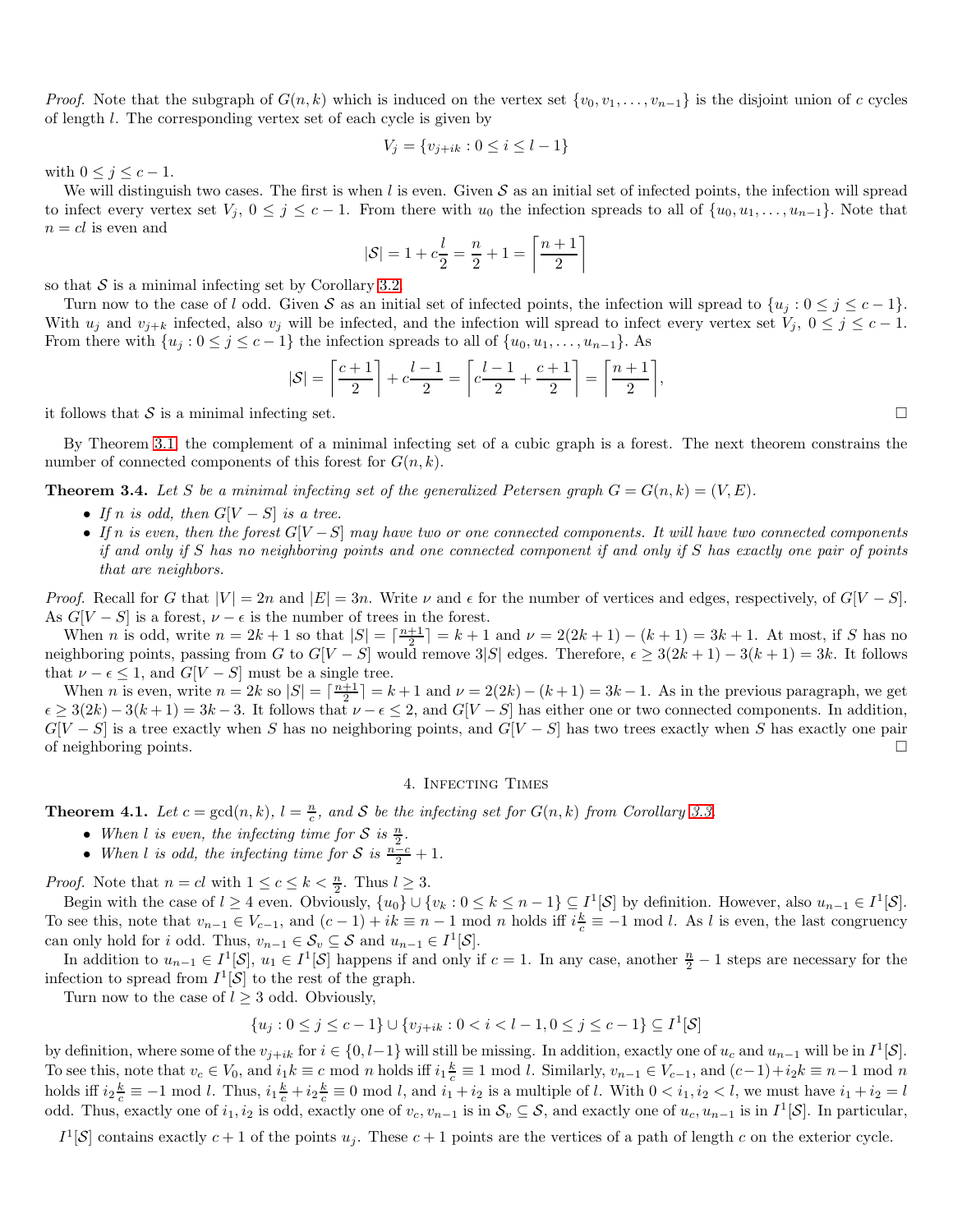Continuing with  $v_c$  and  $v_{n-1}$ , we have  $v_c \in I^1[\mathcal{S}]$  and  $u_c \in I^2[\mathcal{S}]$ . To see this, note that  $v_c \in I^1[\mathcal{S}]$  fails iff  $i_1 = l - 1$ . However,  $i_1 = l - 1$  implies  $\frac{k}{c} \equiv -1 \mod l$  and  $k + c \equiv 0 \mod n$  which is impossible for  $1 \le c \le k \le \frac{n}{2}$ . A similar argument shows that  $u_{n-1} \in I^2[\mathcal{S}]$  unless  $k = c = \gcd(n, k)$ , i.e., unless n is a multiple of k. Thus,  $u_c, u_{n-1} \in I^2[\mathcal{S}]$  for  $k \nmid n$  while a direct inspection shows  $u_c, u_{c+1} \in I^2[\mathcal{S}]$  for  $k \mid n$ . In any case,

 $I^2[\mathcal{S}]$  will add at least one new point  $u_j$  to  $I^1[\mathcal{S}]$  but not more than two.

For  $c \in \{1,2\}$ , note  $\{v_k : 0 \le k \le n-1\} \subseteq I^2[\mathcal{S}]$ . If  $c=1$ , then  $n=l$  is odd and the infection will need another  $\frac{n+1}{2}-2$ steps to spread from  $I^2[\mathcal{S}]$  to the rest of the graph. If  $c=2$ , then  $n=2l$  is even and the infection will need another  $\frac{n}{2}-2$  steps to spread from  $I^2[\mathcal{S}]$  to the rest of the graph.

For  $c \geq 3$ , we have  $\{v_k : 0 \leq k \leq n-1\} \subseteq I^3[\mathcal{S}]$ . If  $k \nmid n$  and  $u_c \in I^1[\mathcal{S}]$ , then  $u_{c+1}, u_{n-1} \in I^2[\mathcal{S}]$ ,  $u_{c+2}, u_{n-2} \in I^3[\mathcal{S}]$ , and the infection will need a total of  $\frac{n-c}{2}+1$  steps to spread from S to the rest of the graph. A similar argument is true for  $k \nmid n$  and  $u_{n-1} \in I^1[\mathcal{S}]$ . If k | n, then  $u_{c+1} \in I^2[\mathcal{S}], u_{c+2}, u_{n-1} \in I^3[\mathcal{S}]$ , and the infection will need again a total of  $\frac{n-c}{2}+1$  steps to spread from S to the rest of the graph.

<span id="page-3-1"></span>**Lemma 4.2.** For a cubic graph,  $G = (V, E)$ , and infecting set S, the infecting time is  $\lceil \frac{d+1}{2} \rceil$  where d is the largest diameter of a tree of the forest  $G[V-S]$ .

*Proof.* From Theorem [3.1,](#page-1-0)  $G[V - S]$  is a forest. The result follows by observing that since G is cubic, the infection will first infect the leaves of  $G[V-S]$  and progress in a similar fashion iteratively.

In general, determining the minimal or maximal infecting time of a minimal infecting set for  $G(n, k)$  is very difficult. We give next full results for the special case of  $G(n, 1)$ , including an exhaustive list of all possible infecting times. By Lemma [4.2,](#page-3-1) it suffices to calculate the maximal diameter for the connected components of the complement of a minimal infecting set. We give these maximal diameters below as it is finer information.

<span id="page-3-0"></span>**Theorem 4.3.** For  $G(n,1)$ , the set of possible maximal diameters of connected components for the complement of a minimal infecting set S is

$$
\left\{n, n+2, n+4, \dots, n+2\left\lfloor\frac{n-3}{4}\right\rfloor\right\}
$$

$$
d: \left\lfloor\frac{n}{2}\right\rfloor \le d \le \frac{3}{2}n-2 \text{ with } d \ne n-1
$$

when  $n \geq 3$  is odd and

when  $n \geq 4$  is even.

*Proof.* Begin by viewing  $G = G(n, 1)$  as a discrete annulus as in Figure [2.](#page-3-2)

 $\int$ 



### <span id="page-3-2"></span>FIGURE 2.

Start with the case where n is odd  $(n \geq 3)$  and write  $n = 2k + 1$ . By Corollary [3.2](#page-1-1) and Theorem [3.4,](#page-2-0) every minimal infecting set, S, contains  $k + 1$  vertices, the remaining vertices constitute a tree, T, and no two vertices of S are neighbors. To prevent a cycle from appearing in T, there must exist a (square) face of the annulus whose top and bottom edges both are not in  $T$ . From this it follows, possibly after turning the annulus over, that there is a face with exactly two vertices of S configured as in Figure [3,](#page-3-3) where marked points belong to S.



<span id="page-3-3"></span>Figure 3.

After relabeling, the top left vertex can be labeled as  $u_{n-1}$  and the bottom right as  $v_0$ . Cut the annulus now through the middle of this square and unfold it. The tree T must connect  $v_0$  to  $u_{2k}$  and is forced to contain  $u_1, v_1, u_{2k-1}$ , and  $v_{2k-1}$ , see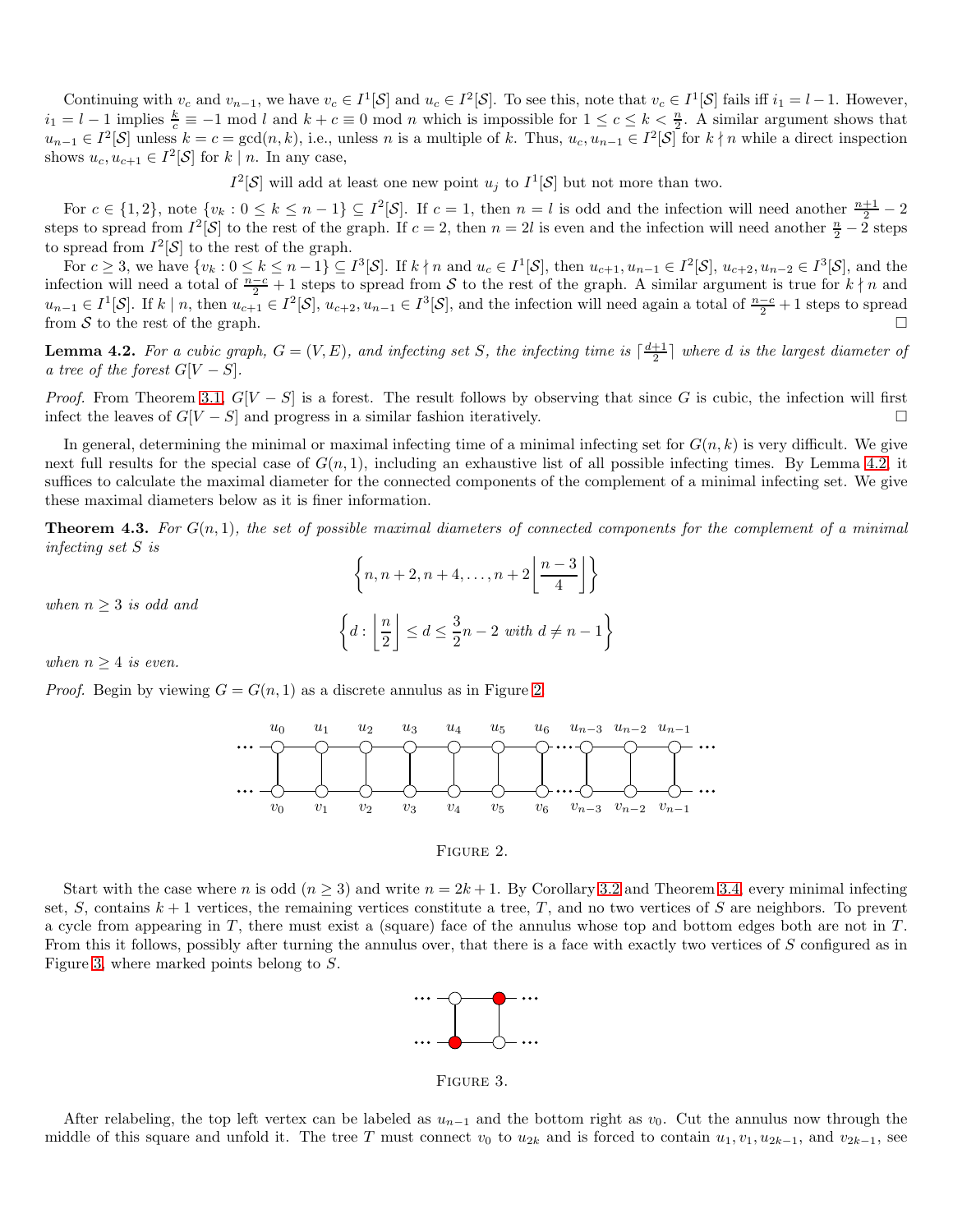Figure [2.](#page-3-2) Recalling that S has no neighboring vertices, to prevent T from having a cycle around the face with indices 1 and 2,  $S$ must contain exactly one element of  $\{u_2, v_2\}$ . Arguing iteratively, it follows that each set  $\{u_{2i}, v_{2i}\}$ ,  $0 \le i \le k$  contains exactly one element of S.

The shortest diameter for such a tree T is pictured in Figure [4.](#page-4-0) It has diameter n and, by Lemma [4.2,](#page-3-1) a corresponding infecting time of  $\lceil \frac{n+1}{2} \rceil$ .



<span id="page-4-0"></span>Figure 4. Minimal Diameter Infecting Set, I

Larger diameters may be obtained by "weaving in and out." For example, exchanging  $v_4$  for  $u_4$  in Figure [4](#page-4-0) to "weave around"  $u_4$  gives a diameter of  $n + 2$  (see Figure [5\)](#page-4-1). Additional bumps may be added and each increases the diameter of T by 2, to a maximum diameter of  $n+2\lfloor\frac{n-3}{4}\rfloor$  (see Figure [6](#page-4-2) for k odd).



<span id="page-4-1"></span>FIGURE 5. Increasing the Diameter by 2



<span id="page-4-2"></span>Figure 6. Maximal Diameter Infecting Set, k Odd

Turn now to the case of n even and write  $n = 2k$   $(n \ge 4)$ . Again a minimal infecting set S has  $k + 1$  vertices. This case has several subcases, but as each is handled similarly to the previous case, we only sketch the major steps.

By Theorem [3.4,](#page-2-0)  $G[V-S]$  may be a forest with one or two connected components. Consider first the case where it is a single tree. In this case there now exists precisely one pair of neighboring vertices in  $S$ . We can still find a square face  $F$  of the annulus with both horizontal edges not in  $T$ . As before, split the annulus at this face. There will be two subcases to examine.

The first subcase is when  $F$  has the same form as Figure [3.](#page-3-3) The minimal diameter tree will look similar to Figure [4,](#page-4-0) except that T will connect  $v_1$  to  $v_2$  before moving up to  $u_2$  and continuing horizontally, and the indices will have a maximal label of  $2k-1$ . Weaving will increase the diameter by 2 and the possible diameters of T are  $n, n+2, \ldots, n+2\lfloor\frac{n-4}{4}\rfloor$ .

The second subcase is when the neighboring vertices of F are, after relabeling,  $u_0$  and  $v_0$ . In this case, the tree T with minimal diameter is pictured in Figure [7.](#page-4-3) Weaving allows incrementing the diameter by 1 and the possible diameters of  $T$  are  $n, n+1, \ldots, \frac{3}{2}n-2.$ 



<span id="page-4-3"></span>Figure 7. Minimal Diameter Infecting Set, II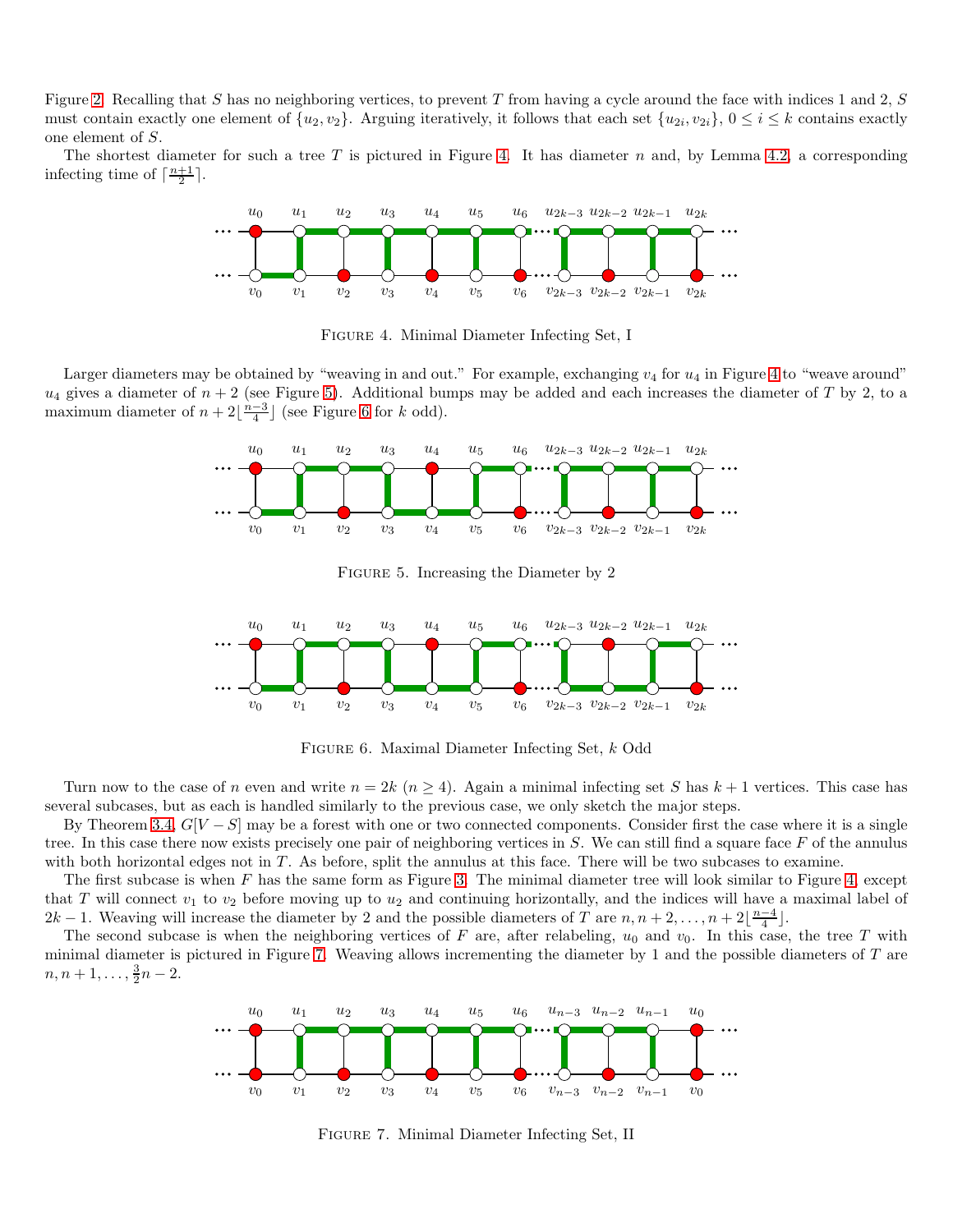The final case is when  $G[V - S]$  constitutes 2 connected components and S has no neighboring vertices. The infecting time is controlled by the diameter of the larger tree. The analysis is similar, but now the annulus may be cut in two places. After relabeling, there are two possibilities. The first is that S contains  $\{u_0, u_m, v_{m+1}, v_{2k-1}\}\$  and the first tree connects  $v_0$  to  $v_m$  and the second tree connects  $u_{m+1}$  to  $u_{2k-1}$ . The other is that S contains  $\{u_0, v_m, u_{m+1}, v_{2k-1}\}$  and the first tree connects  $v_0$  to  $u_m$ and the second tree connects  $v_{m+1}$  to  $u_{2k-1}$ . A direct inspection shows that the smallest possible diameter for the larger tree is  $\lfloor \frac{n}{2} \rfloor$ . Weaving allows incrementing the diameter by 1 and the possible diameters for the larger tree are  $\lfloor \frac{n}{2} \rfloor, \lfloor \frac{n}{2} \rfloor + 1, \ldots, n - 2$ .

We now summarize the possible maximal diameters of connected components for the complement of a minimal infecting set S for the case of n even. The diameter d may be achieved for each d satisfying  $\lfloor \frac{n}{2} \rfloor \leq d \leq \frac{3}{2}n - 2$  with  $d \neq n - 1$ .

# 5. Further Results

In this section, we examine some closely related variants of  $G(n, k)$ .

When working with two copies of  $G(n, k)$ , we will write  $\{u'_k, v'_k : 0 \le k \le n-1\}$  for the second set of vertices. We then write  $G(n,k)\#G(n,k)$  for the graph obtained by surgery on the two copies of  $G(n,k)$  along the edges  $u_0u_1$  and  $u'_0u'_1$ . By this we mean that  $G(n,k)\#G(n,k)$  is the union of the two graphs with the edges  $u_0u_1$  and  $u'_0u'_1$  replaced by  $u_0u'_0$  and  $u_1u'_1$ . The following result calculates the  $P_3$ -hull number of  $G(n, k) \# G(n, k)$ . In fact, the result generalizes to most types of surgery along other edges.

# <span id="page-5-0"></span>**Theorem 5.1.**  $h_{P_3}(G(n,k)\#G(n,k)) = n+1$ .

*Proof.* Write  $G = G(n, k) \# G(n, k)$ . Then G is cubic with 4n vertices and 6n edges, so that, by Theorem [3.1](#page-1-0) and [\[16,](#page-7-16) Corollary 2], its  $P_3$ -hull number is at least  $n + 1$ . We distinguish two cases. For each recall that  $G(n, k)$  has a minimum infecting set of size  $\lceil \frac{n+1}{2} \rceil$  with an explicit realization in Corollary [3.3.](#page-1-3) We will use notation from that Corollary.

Consider first the case where n is odd so that l (and c) are also odd. Apply an index shift to  $G(n, k) \# G(n, k)$ , so that the surgery happens along the edges  $u_{c-1}u_c$  and  $u'_{c-1}u'_{c}$ . By inspection, the union of our infecting sets for each  $G(n, k)$  infects G. As the order of this union is  $n + 1$ , we are done.

Consider next the case where n is even. When l is also even, a slight modification of  $S$  provides the infecting set

$$
\{u_0\} \cup \{v_{j+ik}, v'_{j+ik} : 0 \le i \le l-1, 0 \le j \le c-1, i \text{ even }\}
$$

of size  $n+1$ . When l is odd, then c is even. Apply an index shift to  $G(n,k)\#G(n,k)$ , so that the surgery happens along the edges  $u_{c-1}u_c$  and  $u'_{c-1}u'_{c}$ . This time, an infecting set is given by the union of the two infecting sets for  $G(n,k)$  minus  $\{u'_{c-1}\}$ . The size of this set is  $(\frac{n}{2} + 1) + \frac{n}{2} = n + 1$ , and we are done.

The following is a generalization of  $G(n, k)$ .

**Definition 5.2.** Let  $\sigma$  be a nontrivial permutation in  $S_n$  and write it as a product of disjoint, nontrivial cycles,  $\sigma = \prod_{i=1}^m \sigma_i$ . Assume  $|\sigma_i| \geq 3$  for  $1 \leq i \leq m$ .

The GGP graph for  $\sigma$ ,  $GGP(n, \sigma)$  is a graph on 2n vertices with vertex set

$$
V = \{u_0, u_1, \dots, u_{n-1}, v_0, v_1, \dots, v_{n-1}\}
$$

and edge set

$$
E = \{u_i u_{i+1}, u_i v_i, v_i v_{\sigma(i)} : 0 \le i \le n-1\}
$$

with indices interpreted modulo n.

The assumption above that each  $|\sigma_i| \geq 3$  guarantees that  $GGP(n, \sigma)$  is a simple cubic graph. Note that if  $\sigma(i) = i + k$ , then  $GGP(n, \sigma) = G(n, k).$ 

Example 5.3. The following is an example of a GGP graph.



<span id="page-5-1"></span>FIGURE 8. Example of  $GGP(9, \sigma)$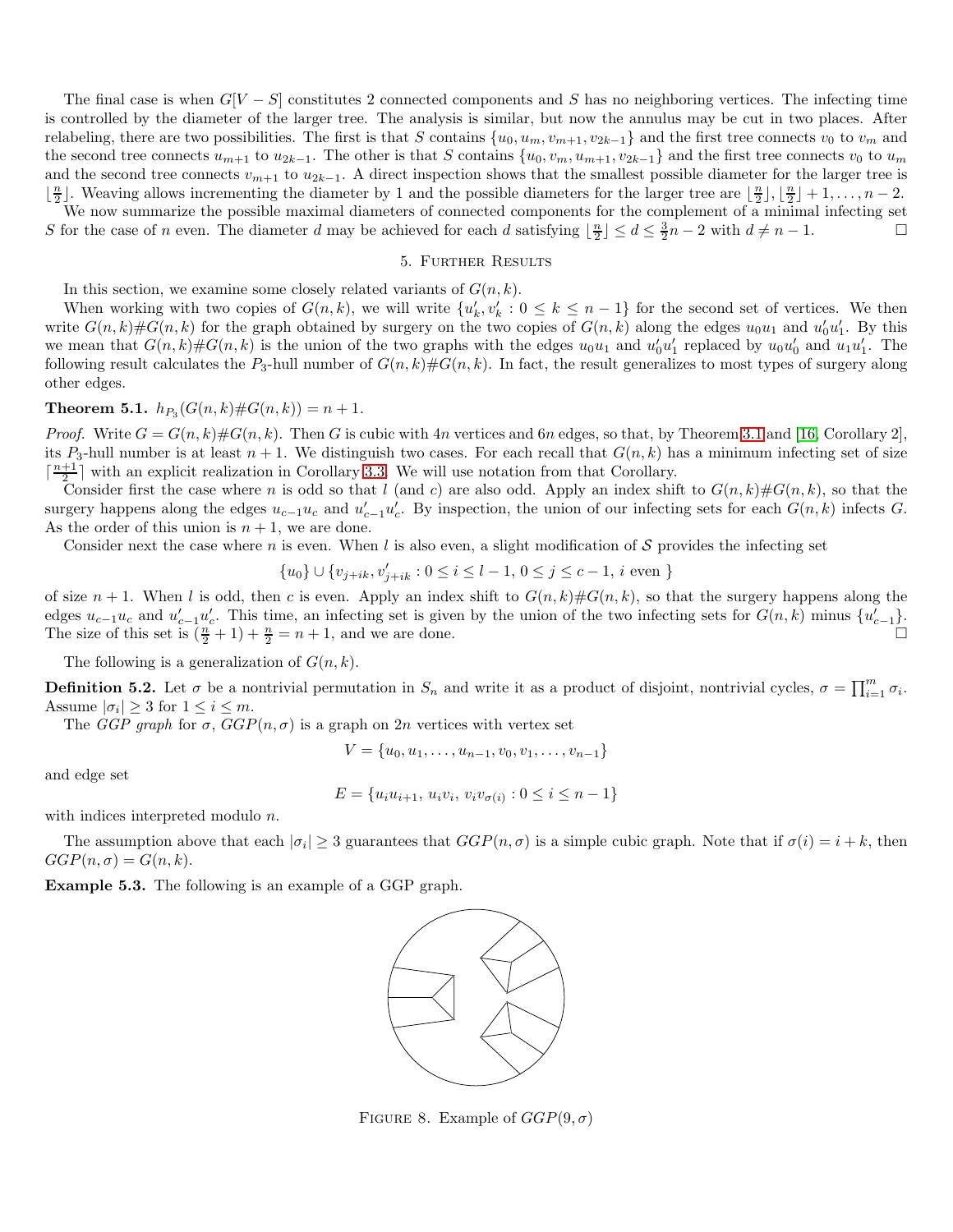Note that the example of  $GGP(9, \sigma)$  in Figure [8](#page-5-1) has a decycling number of 6, but that  $\lceil \frac{9+1}{2} \rceil = 5$ . It follows that Corollary [3.2](#page-1-1) does not hold for all  $GGP$  graphs. It is expected that a general formula for the  $P_3$ -hull number for all  $GGP$  graphs is difficult. We can, however, provide some bounds.

<span id="page-6-0"></span>**Theorem 5.4.** Let  $\sigma$  be a nontrivial permutation in  $S_n$  written as a product of disjoint, nontrivial cycles,  $\sigma = \prod_{i=1}^m \sigma_i$ , with  $n_i = |\sigma_i| \geq 3$  for  $1 \leq i \leq m$ . Write k for the number of  $n_i$  that are odd and let  $G = GGP(n, \sigma)$ . Then

$$
h_{P_3}(G) \ge \left\lceil \frac{n+1}{2} \right\rceil.
$$
  

$$
h_{P_3}(G) = \frac{n+2}{2}.
$$

If each  $n_i$  is even, then

If there are odd  $n_i$ , then

$$
h_{P_3}(G) \le \frac{n+k}{2}.
$$
  
Note, in particular,  $h_{P_3}(G) = \frac{n+2}{2}$  for  $k = 0$ ,  $h_{P_3}(G) = \frac{n+1}{2}$  for  $k = 1$ , and  $h_{P_3}(G) = \frac{n+2}{2}$  for  $k = 2$ .

*Proof.* Since  $G = (V, E)$  is cubic, Theorem [3.1](#page-1-0) and [\[16,](#page-7-16) Corollary 2] provide the lower bound. In addition, [16, Theorem 3] shows that  $h_{P_3}(G) = \gamma_M(G) + \xi(G)$ , where  $\gamma_M(G)$  is the maximum genus of G and  $\xi(G)$  is its Betti deficiency. As G is connected,  $\gamma_M(G) = \frac{\beta(G) - \xi(G)}{2}$ , where  $\beta(G)$  is the cycle rank of G, which is  $|E| - |V| + 1 = n + 1$  for a cubic connected graph on 2n vertices. Thus  $h_{P_3}(G) = \frac{\beta(G) + \xi(G)}{2} = \frac{n+1+\xi(G)}{2}$  $rac{+\xi(G)}{2}$ .

Consider first the case of  $k = 0$ . Recall that the Betti deficiency,  $\xi(G)$ , is the minimum over all co-trees of G of the number of components with an odd number of edges. So, we only need to construct a co-tree of G with at most 1 odd component. We can construct such a tree T by taking all exterior edges  $u_i u_{i+1}$  except  $u_0 u_1$ , plus all in-between edges,  $u_i v_i$ . Thus the components of the co-tree corresponding to T are the interior cycles and  $u_0u_1$ . There are no odd interior cycles so  $u_0u_1$  is the only odd component. Thus  $\xi(G) \leq 1$  and  $h_{P_3}(G) \leq \frac{n+2}{2}$ . However, note that  $n = \sum_{i=1}^m n_i \equiv k \mod 2$  is even and  $h_{P_3}(G) \geq \lceil \frac{n+1}{2} \rceil = \frac{n+2}{2}$ by our lower bound.

Turn now to the case of  $k \geq 1$ . To show that  $\xi(G) \leq k-1$ , it suffices to construct a co-tree, T, of G with  $k-1$  odd components. As a visual guide for the construction, see Figure [9.](#page-6-1)



<span id="page-6-1"></span>Figure 9. A GGP on 24 Vertices With 2 Odd Inner Cycles

Begin with any interior cycle, C, of odd length in G. Pick an edge  $e^* = u^*v^*$  between  $v^* \in C$  and  $u^* \notin C$ . Include all edges  $u_i v_i$ , except  $e^*$ , in T. Label the neighbors of  $u^*$  on the exterior cycle as  $x^*$  and  $y^*$ . Also include every exterior edge,  $u_i u_{i+1}$ except  $u^*x^*$ , in T (this includes  $u^*y^*$ ). Finally, add to T an edge of C that is incident to  $v^*$ . This results in a spanning tree of G.